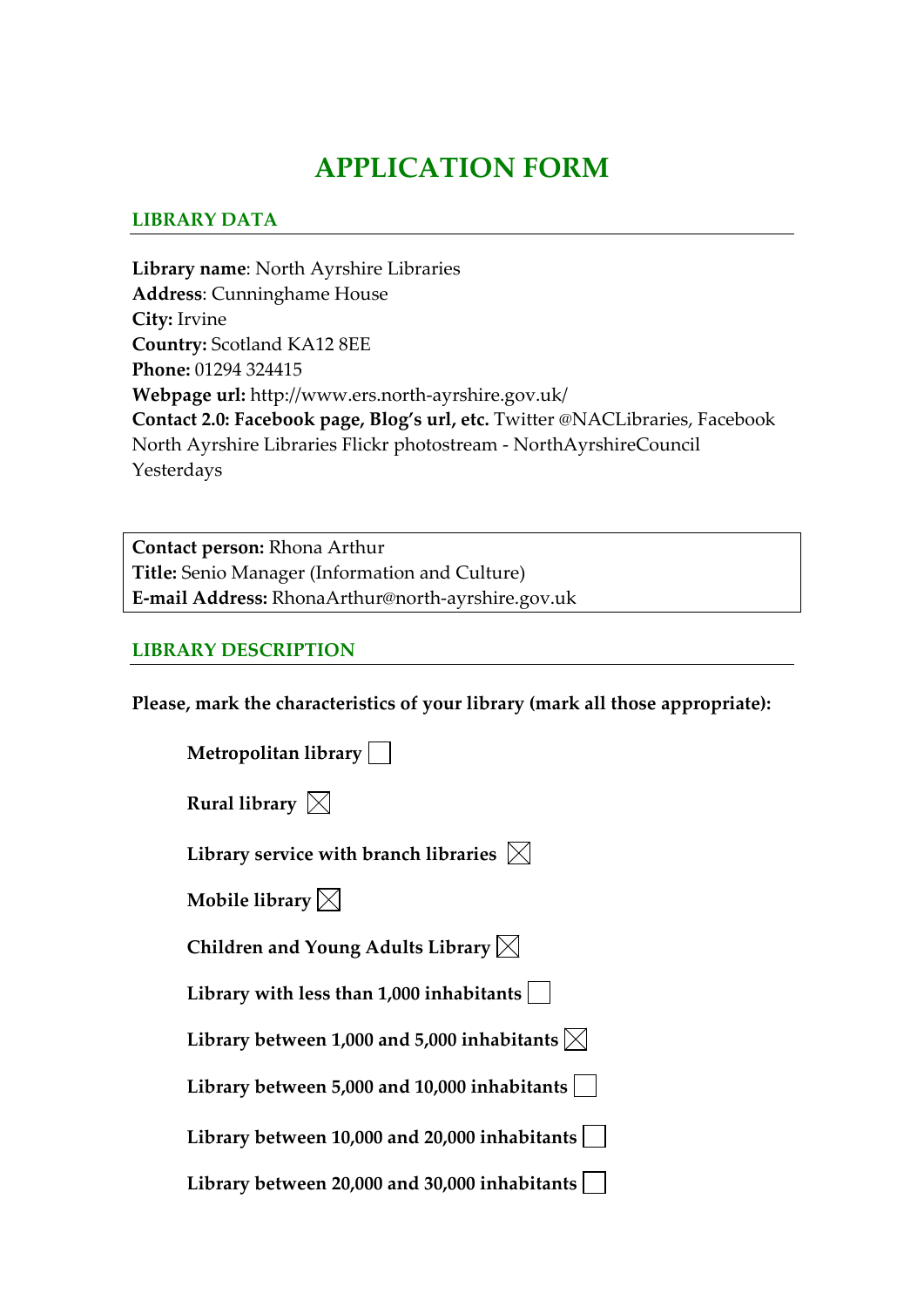| Library between 30,000 and 100,000 inhabitants $\vert$       |  |
|--------------------------------------------------------------|--|
| Library between 100,000 and 200,000 inhabitants $\boxtimes$  |  |
| Library between 200,000 and 500,000 inhabitants              |  |
| Library with more than 500,000 inhabitants $\vert \ \ \vert$ |  |
| <b>MORE INFORMATION</b>                                      |  |

**Please, tell us a bit more about your library, pictures are also welcome:** 

#### **Short description:**

North Ayrshire Libraries consists of 17 branches, two mobile libraries (one island‐based), a home library service and a local studies heritage library service. The total population is 135,000 but one of the two inhabited islands has a population of less than 1500. We attract 1 million visits per year and are the fourth lowest in terms of costs per visit in Scotland.

## **Current library programs:**

| We merged museums and local sudites to forma heritage service and          |
|----------------------------------------------------------------------------|
| revitalise our local and family history brand and services, this           |
| includes a Rural Online Archive North Ayrshire Yesterd@ys                  |
| which is funded by LEADER.                                                 |
| We have recently launched our mobile library app which offer direct access |
| to transactions, Heritage Trails, social interactions and online           |
|                                                                            |

services such as reference tools, digital music services, ebooks, emagazines and audio downloads.

## We work with community learning and development colleagues, volunteers, local specialists and colleagues from cultural partnerships to deliver library learning programmes.

## All of our libraries have reading groups and many have homework and job clubs.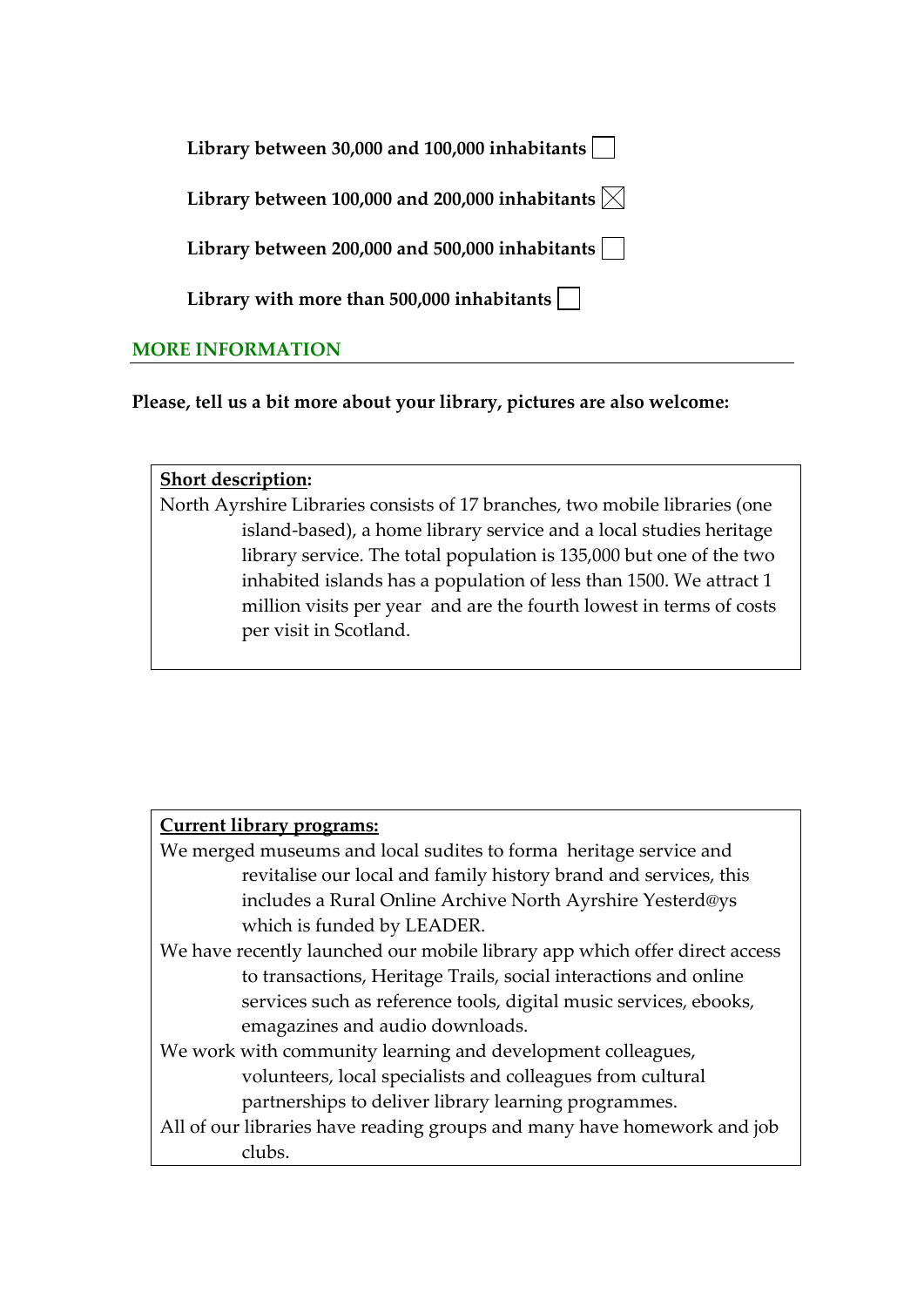We are currently developing 2014 programmes to support the Centenary of World War I, the Commonwealth Games and Scottish Homecoming.

We have a partnership with Macmillan Cancer Support in one library and are working on a three year plan to roll this out across all of our libraries.

## **Please tell us about the kind of activities you would be interested in doing with your sister library:**

Participating in international library initiatives which support global education

- ‐ literacy, learning, employment and health.
- Innovative services, such as ebook lending
- Services in rural communities
- Reader development
- Digitisation
- Local studies and heritage
- Staff training and customer care
- European Funding applications
- Sharing information and best practice
- Mentoring

**Languages your staff speaks:** English and Gaelic

**Languages users speak/read:** English and Gaelic

## **Preferred countries for cooperation:**

Finland, Sweden, Norway, or our town twin partners in France but weʹd be happy to make contacts in other countries especially those with small island services

**Please, tell us a bit about the features of the library that ideally you would like to cooperate with:**